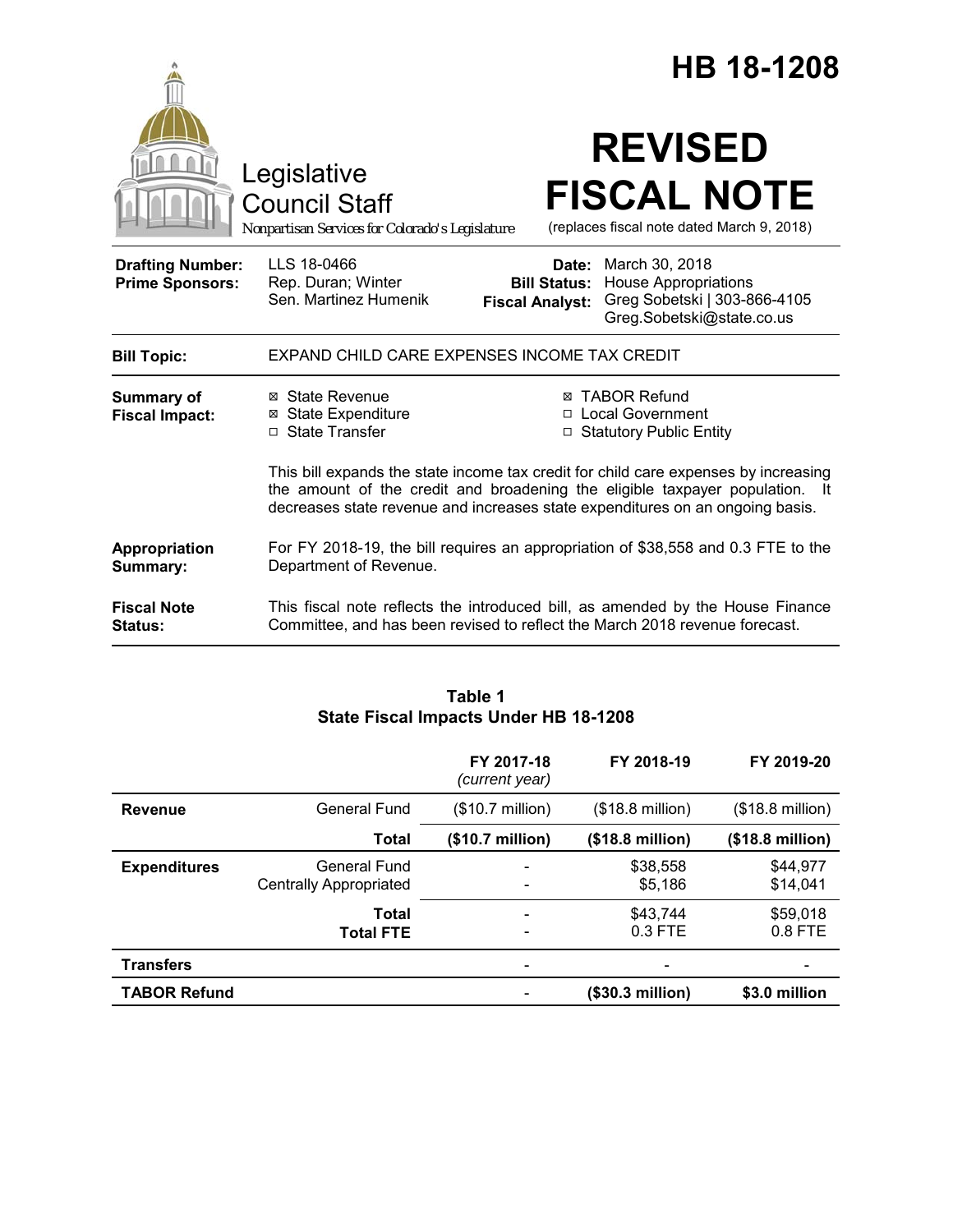#### **Summary of Legislation**

Beginning in the current tax year 2018, this bill expands the state income tax credit for child care expenses.

The credit is available to taxpayers who claim a child care expenses credit on their federal income tax return. Under current law, taxpayers with adjusted gross income (AGI) of \$60,000 or less are eligible to claim the state credit. The credit is equal to:

- 50 percent of the federal credit for taxpayers with AGI of \$25,000 or less;
- 30 percent of the federal credit for taxpayers with AGI of \$25,001 to \$35,000; and
- 10 percent of the federal credit for taxpayers with AGI of \$35,001 to \$60,000.

This bill allows taxpayers with AGI of up to \$150,000 to claim the state credit. Under the bill, the state credit is equal to 80 percent of the federal credit for all eligible taxpayers. Credits are refundable for taxpayers with AGI of up to \$60,000. For taxpayers with AGI between \$60,001 and \$150,000, credits are nonrefundable and, to the extent that they exceed a taxpayer's income tax liability, may be carried forward for up to five years.

### **Background**

The federal child and dependent care expenses credit is available for individuals who pay child care expenses for a dependent child under the age of 13. Child care may be provided inside or outside of the home, and the taxpayer must report the persons or organizations providing child care on their tax return. The amount of expenses upon which the federal credit is based is capped at \$3,000 for a taxpayer with one qualifying child and \$6,000 for a taxpayer with two or more qualifying children. Based on the taxpayer's AGI, this amount is multiplied by a percentage between 35 percent and 20 percent for the purposes of determining the credit's value. Example calculations are provided in Table 2.

| <b>Taxpayer AGI</b> | Percentage<br><b>Adjustment</b> | <b>Credit Cap for One</b><br><b>Dependent Child</b> | <b>Credit Cap for Two or</b><br><b>More Dependent Children</b> |
|---------------------|---------------------------------|-----------------------------------------------------|----------------------------------------------------------------|
| Up to \$15,000      | 35 percent                      | \$1,050                                             | \$2,100                                                        |
| \$25,000            | 30 percent                      | \$900                                               | \$1,800                                                        |
| \$35,000            | 25 percent                      | \$750                                               | \$1,500                                                        |
| \$43,001 and up     | 20 percent                      | \$600                                               | \$1,200                                                        |

**Table 2 Federal Child Care Expenses Tax Credit Caps**

#### **State Revenue**

This bill is expected to reduce state income tax revenue to the General Fund by \$10.7 million in the current FY 2017-18, \$18.8 million in each of FY 2018-19 and FY 2019-20, and \$21.3 million annually beginning in FY 2020-21. The revenue impact for FY 2017-18 represents a half-year impact for tax year 2018 on an accrual accounting basis.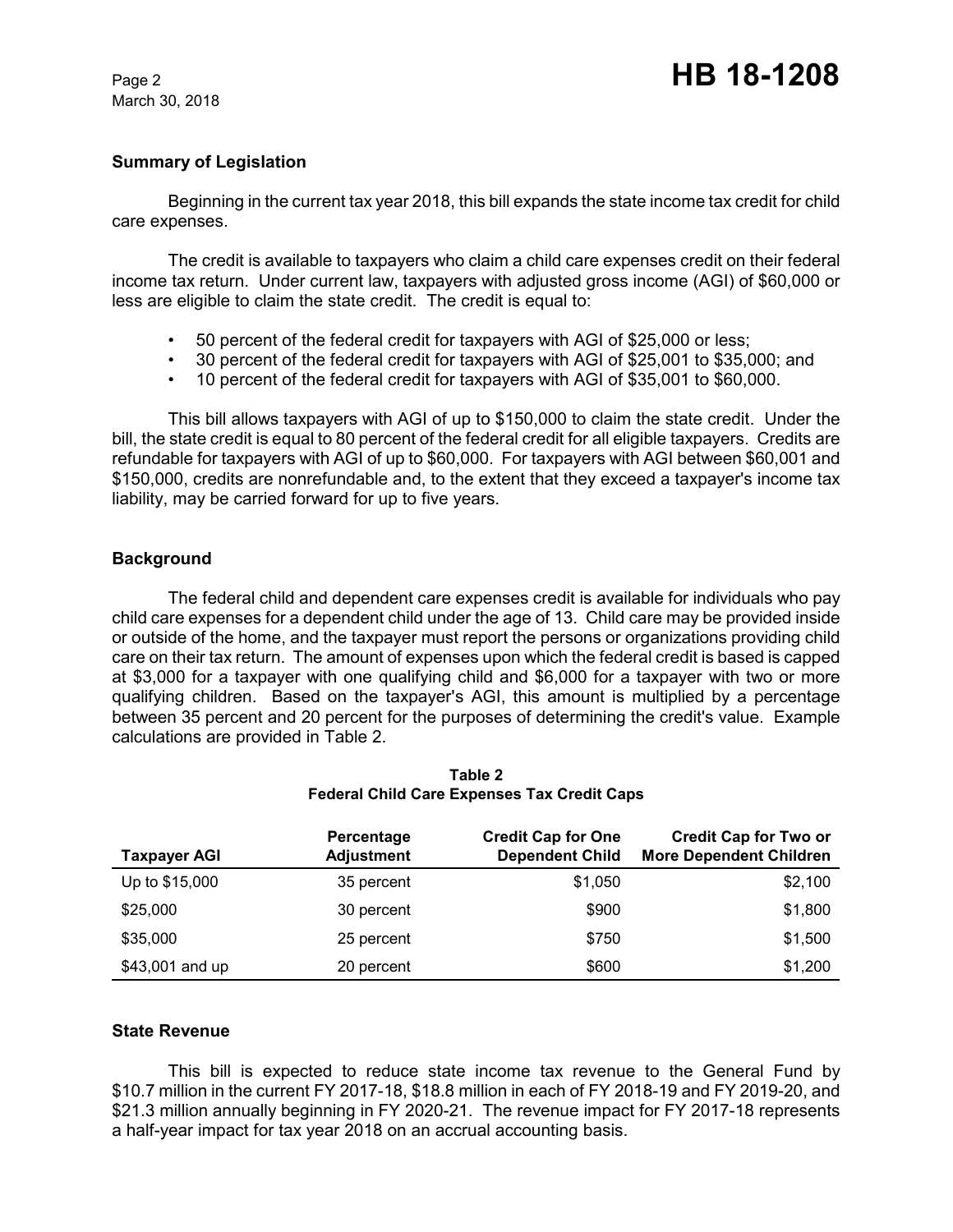**Child care expenses credit.** Beginning in tax year 2018, the bill reduces income tax revenue by expanding the child care expenses tax credit. The estimated effects on taxpayers of different AGI levels are presented in Table 3.

| Table 3                                                                                 |  |
|-----------------------------------------------------------------------------------------|--|
| Estimated Taxpayer Impact of Child Care Expenses Credit in HB 18-1208 for Tax Year 2018 |  |

| <b>Taxpayer</b><br><b>AGI</b> | Number of<br>Taxpayers | Average<br>Federal<br><b>Credit</b> | <b>Current Law</b> | <b>Average State Credit</b><br>HB 18-1208 | <b>Total GF</b><br>Revenue<br><b>Reduction</b> | HB 18-1208<br><b>Fiscal Impact</b> |
|-------------------------------|------------------------|-------------------------------------|--------------------|-------------------------------------------|------------------------------------------------|------------------------------------|
| Up to<br>\$25,000             | 3.200                  | \$313                               | \$156              | \$250                                     | $($ \$0.8 million $)$                          | (\$0.3 million)                    |
| \$25,001 to<br>\$35,000       | 7.000                  | \$550                               | \$165              | \$440                                     | (\$3.1 million)                                | $($1.9$ million)                   |
| \$35,001 to<br>\$60,000       | 14.100                 | \$525                               | \$53               | \$420                                     | $($5.9$ million)                               | (\$5.2 million)                    |
| \$60,001 to<br>\$150,000      | 33.100                 | \$525                               | $$0^*$             | \$420                                     | $($13.9$ million)                              | $($13.9$ million)                  |
| <b>Total</b>                  | 57,400                 | \$516                               | $$99*$             | \$413                                     | $(S23.7$ million)                              | (\$21.3 million)                   |

*\*Average state credit amount under current law omits taxpayers with AGI of \$60,001 or greater.*

Based on prior year populations claiming the federal and state child care expenses credits, the bill is assumed to increase the amount of the credit for about 24,300 taxpayers who claim the state credit under current law, and to expand the credit to an additional 33,100 taxpayers who are ineligible to claim the state credit under current law because their AGI exceeds \$60,000. Because the allowable federal credit is the same for all taxpayers with AGI of \$43,001 and up, the amount of the federal tax credit claimed by taxpayers with AGI exceeding \$60,000 is assumed to resemble the amount of the federal credit claimed by taxpayers with AGI between \$43,001 and \$60,000 under current law. Taxpayers with AGI greater than \$60,000 are assumed to have an income tax liability in excess of \$420, meaning that the nonrefundability of these credits is not expected to significantly impact the total value of credits claimed.

**Conservation easement credit.** For tax year 2019 only, the bill is expected to increase income tax revenue by \$5.0 million by reducing the amount of conservation easement income tax credits claimed in 2019. In most years, the conservation easement credit is nonrefundable. In tax years following fiscal years when the state collects a TABOR surplus, the credit is partially refundable, meaning a larger credit is available to some taxpayers and state income tax revenue is reduced. This bill is expected to eliminate the FY 2018-19 TABOR surplus, making the credit fully nonrefundable in tax year 2019 and increasing income tax revenue. This increase will partially offset the revenue reductions anticipated for FY 2018-19 and FY 2019-20.

# **TABOR Refund**

*FY 2018-19.* This bill reduces state income tax revenue by an amount sufficient to eliminate the \$8.4 million TABOR surplus that is expected to be collected in FY 2018-19 under current law and the March 2018 Legislative Council Staff forecast. Because the bill reduces state revenue by \$18.8 million while reducing the amount required to be set aside for TABOR refunds by \$8.4 million, the bill reduces the amount available for the FY 2018-19 General Fund budget by \$10.4 million.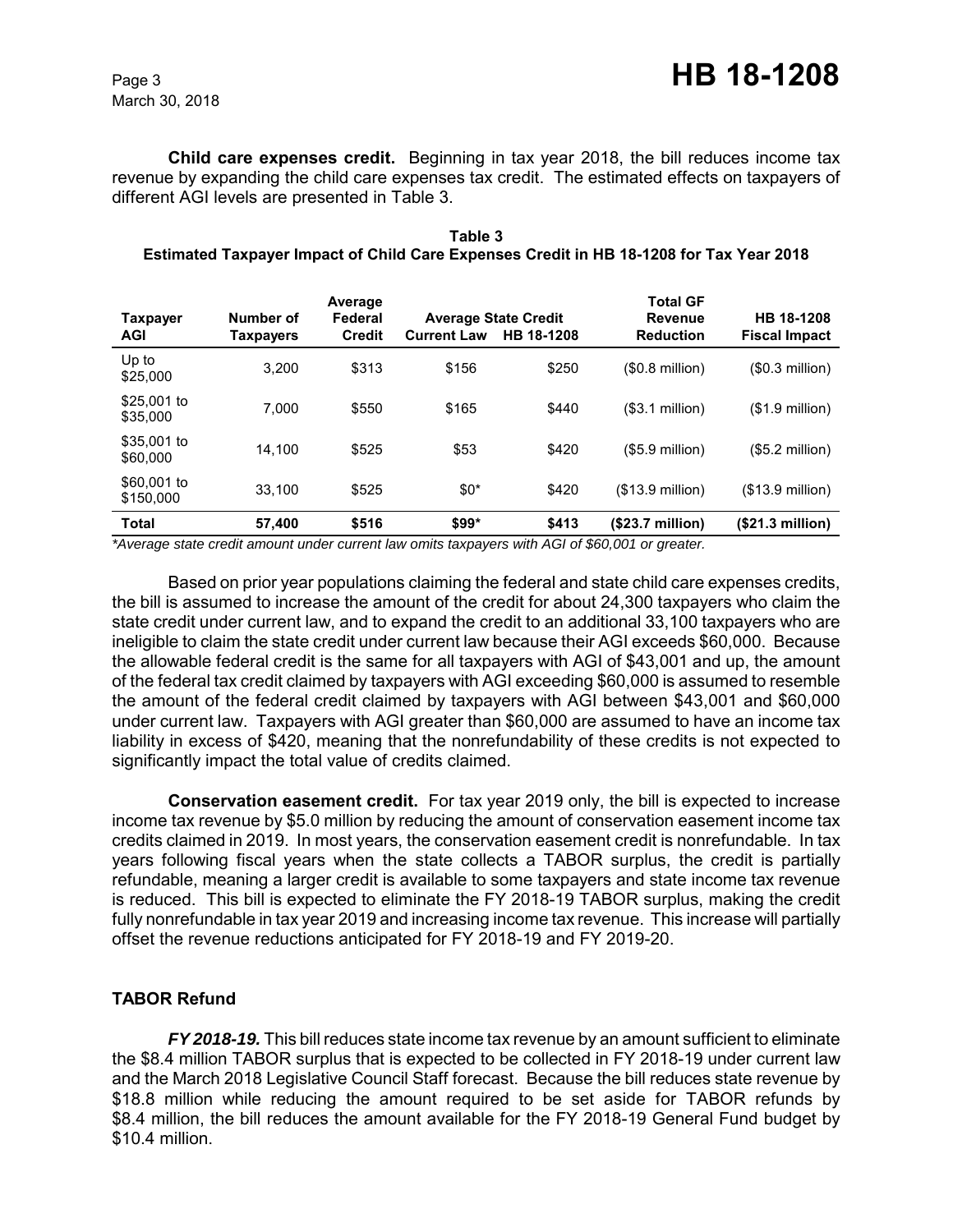In addition, the elimination of the FY 2018-19 surplus will result in the following fiscal impacts:

- TABOR refund obligations carried over from prior surpluses, estimated at \$21.8 million, will be postponed until the next TABOR refund occurs. This amount was already set aside in the General Fund during prior years; and
- partial refundability of the gross conservation easement income tax credit will not be available in tax year 2019, resulting in an estimated \$2.5 million General Fund revenue increase in each of FY 2018-19 and FY 2019-20.

*FY 2019-20.* This bill reduces the amount required to be set aside for TABOR refunds for FY 2019-20 by \$18.8 million. Because the bill reduces General Fund revenue and the refund obligation by equal amounts, this reduction has no impact on the amount available for the FY 2019-20 General Fund budget. However, the amount available for the budget in this year will be reduced by \$30.3 million because the obligation for local government reimbursements for the senior homestead exemption and disabled veterans property tax exemption will not be offset by the TABOR refund obligation set aside in FY 2018-19.

The TABOR refund obligation for FY 2019-20 will be increased by \$3.0 million, representing the net impact of a \$18.8 million reduction in revenue and a \$21.8 million increase in adjustments for previous underrefunds. This amount will be refunded in reimbursements for the senior homestead and disabled veteran property tax exemptions in FY 2020-21. Adjustments for previous underrefunds are already restricted in the General Fund and have no impact on the FY 2019-20 General Fund budget.

State revenue subject to TABOR is not estimated for years beyond FY 2019-20. Impacts of the bill on the state TABOR situation are presented in Table 4.

|                                              | FY 2018-19       | FY 2019-20                |
|----------------------------------------------|------------------|---------------------------|
| <b>Current Law</b>                           |                  |                           |
| <b>TABOR Surplus</b>                         | \$8.4 million    | \$156.4 million           |
| <b>Adjustments for Previous Underrefunds</b> | \$21.8 million   |                           |
| <b>TABOR Refund Obligation</b>               | \$30.3 million   | \$156.4 million           |
| HB 18-1208                                   |                  |                           |
| <b>TABOR Surplus</b>                         |                  | \$137.6 million           |
| Adjustments for Previous Underrefunds        |                  | \$21.8 million            |
| <b>TABOR Refund Obligation</b>               |                  | \$159.4 million           |
| <b>Change in TABOR Surplus</b>               | $($8.4$ million) | $($18.8 \text{ million})$ |
| <b>Change in TABOR Refund Obligation</b>     | (\$30.3 million) | \$3.0 million             |

#### **Table 4 TABOR Impacts of HB 18-1208**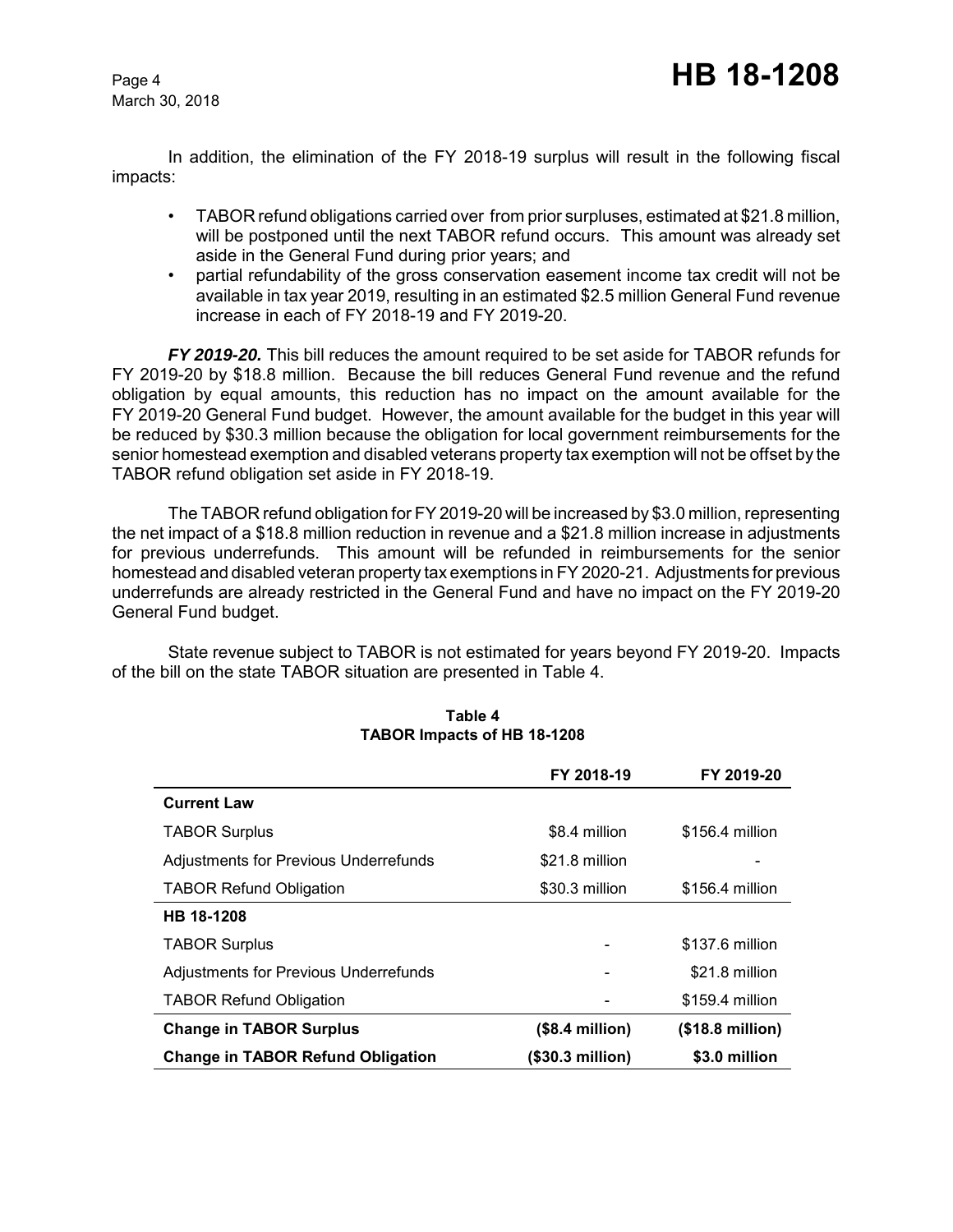#### **State Expenditures**

This bill increases General Fund expenditures by \$43,744 and 0.3 FTE in FY 2018-19 and by \$59,018 and 0.8 FTE in FY 2019-20 and subsequent fiscal years. Expenditures are summarized in Table 5 and described below.

|                                                    | FY 2018-19 | FY 2019-20 |
|----------------------------------------------------|------------|------------|
| <b>Department of Revenue</b>                       |            |            |
| <b>Personal Services</b>                           | \$13.523   | \$38,380   |
| <b>Operating Expenses and Capital Outlay Costs</b> | \$4.703    | \$760      |
| <b>Computer Programming and Testing</b>            | \$9.840    |            |
| Document Management                                | \$10.492   | \$5,837    |
| Centrally Appropriated Costs*                      | \$5.186    | \$14,041   |
| <b>Total Cost</b>                                  | \$43,744   | \$59,018   |
| <b>Total FTE</b>                                   | $0.3$ FTE  | $0.8$ FTE  |

#### **Table 5 Expenditures Under HB 18-1208**

 *\* Centrally appropriated costs are not included in the bill's appropriation.*

**Personal services.** Based on the assumption that the bill allows an additional 33,100 taxpayers to claim the income tax credit, workload in the Department of Revenue Taxpayer Service Division is expected to increase by 0.3 FTE in FY 2018-19 and 0.8 FTE beginning in FY 2019-20 to administer the credit, verify eligibility, and correspond with taxpayers. Workload estimates are based on actual workload for the current law credit. The estimate for FY 2018-19 is based on the assumption that administration of the expanded credit will begin in January 2019 for income tax returns filed for tax year 2018, and reflects the General Fund pay date shift for June 2019.

**Computer programming and testing.** This bill requires changes to the department's GenTax software system. Changes are programmed by a contractor at a rate of \$250 per hour. The changes in this bill are expected to increase expenditures by \$6,000, representing 24 hours of programming. All GenTax programming changes are tested by department staff. Testing for this bill will require the expenditures for contract personnel totaling \$3,840, representing 160 hours of testing at a rate of \$24 per hour.

**Document management.** The bill requires changes to two tax forms at a cost of \$1,200 per form in FY 2018-19 only. Additional document management costs are for the processing of paper income tax returns and for mailing costs for correspondence with taxpayers. A portion of these costs occur in the Department of Personnel and Administration and are paid with reappropriated Department of Revenue funds.

**Centrally appropriated costs.** Pursuant to a Joint Budget Committee policy, certain costs associated with this bill are addressed through the annual budget process and centrally appropriated in the Long Bill or supplemental appropriations bills, rather than in this bill. These costs, which include employee insurance, supplemental employee retirement payments, and leased office space, are estimated to be \$5,186 in FY 2018-19 and \$14,041 beginning in FY 2019-20.